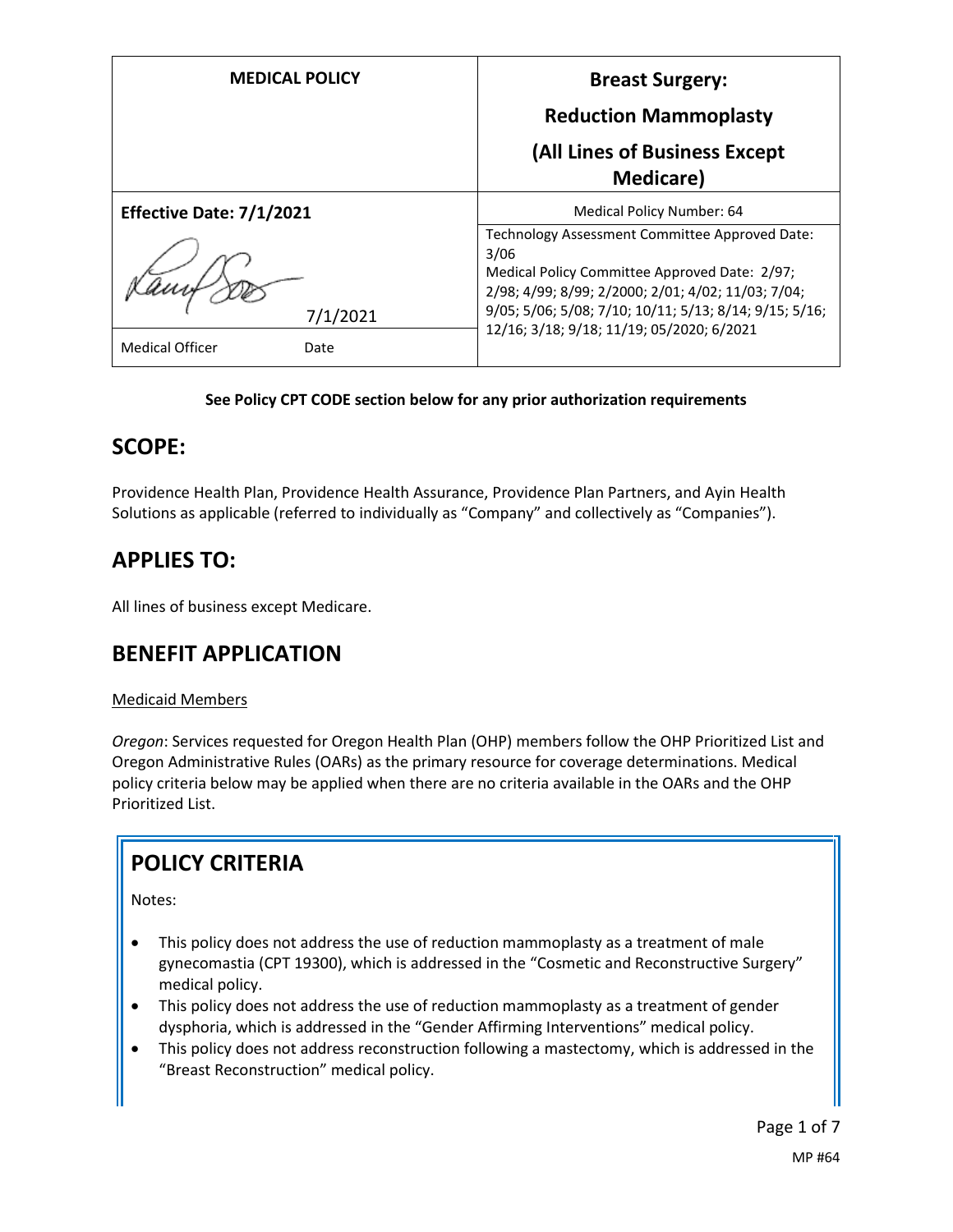## **Reduction Mammoplasty**

**(All Lines of Business Except Medicare)**

#### Mammoplasty Related to Mastectomy or Lumpectomy

Note: The following criteria (I. and II.) for mammoplasty related to mastectomy or lumpectomy apply to the affected and/or unaffected breast.

#### *Staged Procedure*

I. A staged reduction mammoplasty as a *preparatory first stage procedure preceding a nipplesparing mastectomy*, may be considered **medically necessary and covered** to achieve symmetry or as deemed necessary by the provider for appropriate reconstruction.

#### *Non-staged Procedure*

- II. A non-staged reduction mammoplasty may be considered **medically necessary and covered** as a treatment related to mastectomy or deforming lumpectomy when **either** of the following criteria are met:
	- A. To achieve symmetry; **or**
	- B. Reduction surgery is required to facilitate radiation therapy.

#### Mammoplasty to Treat Macromastia

Note: For all reduction mammoplasty requests for the treatment of macromastia, the following patient information/documentation must be submitted with the surgical request:

- History and physical with evidence of conservative treatment
- Estimated amount of tissue to be removed
- Bra size
- Photographs showing macromastia and shoulder grooving
- Height and Weight
- III. For those who are 18 years and older, reduction mammoplasty may be considered **medically necessary and covered** as a treatment of macromastia when **all** of the following criteria (A.-D.) are met:
	- A. Documentation of a three-month trial of conservative management such as physical therapy, exercise, weight loss, and pain medication; **and**
	- B. Photographs must be submitted to demonstrate as clinical evidence of the medical need for reduction surgery; **and**
	- C. The clinical records indicate there is significant physiologic/symptomatology which are chronic and are refractory to conservative management which are documented by **both** of the following: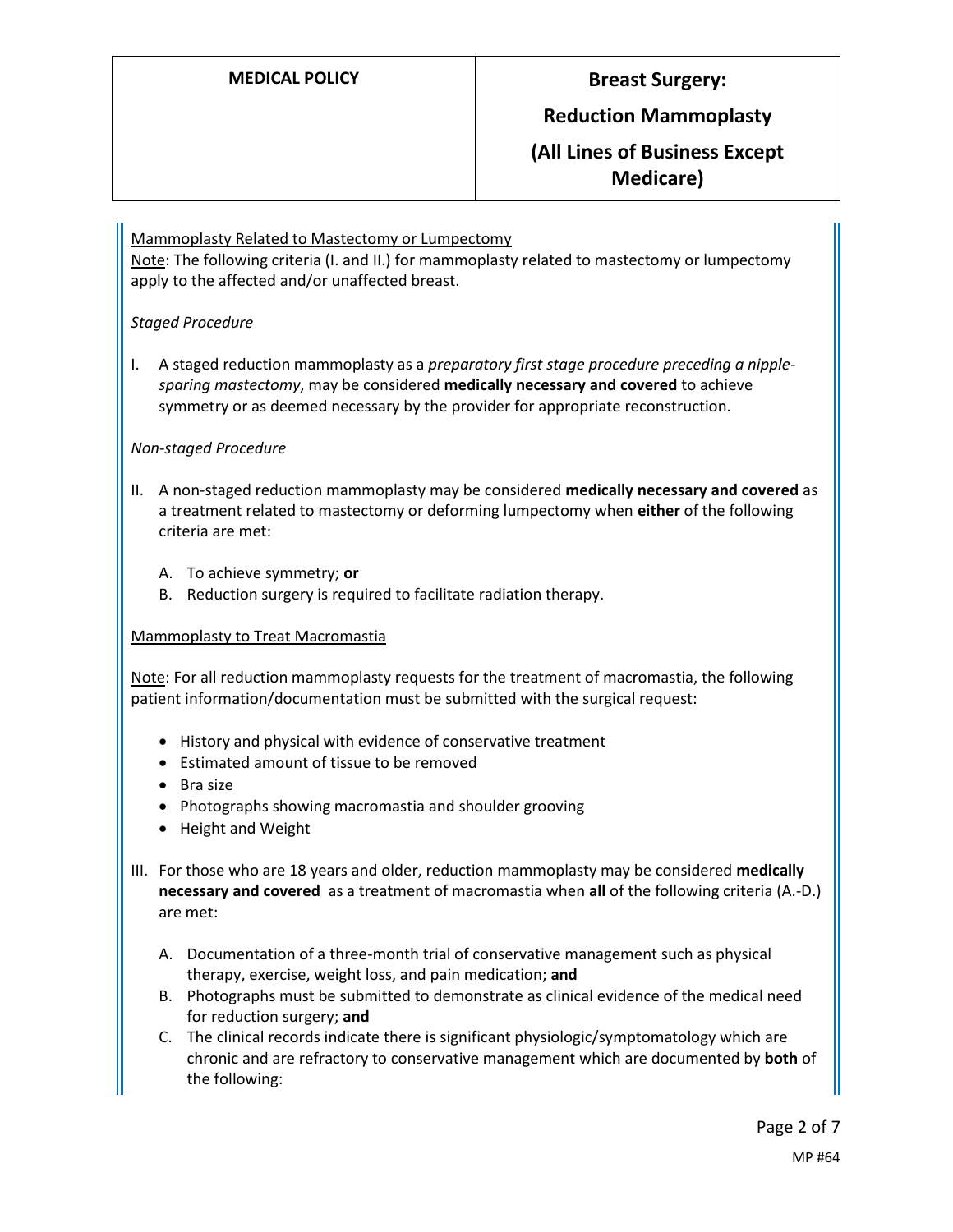## **Reduction Mammoplasty**

**(All Lines of Business Except Medicare)**

- 1. Symptoms are chronic and have existed for a minimum of one year; **and**
- 2. One or more of the following:
	- a. Shoulders, neck or back pain where there is high probability that the symptoms are due to macromastia; **or**
	- b. Nerve root compression where there is high probability that the symptoms are due to macromastia; **or**
	- c. Other pain syndrome due to bra straps where there is high probability that the symptoms are due to macromastia; **and**
- D. The amount of breast tissue removed from each breast is at least the minimum in grams per breast for the patient's body surface area\* (see below for body surface area/breast weight table). In the case of significant breast asymmetry, the combined total in grams must meet Schnur criteria for total grams of breast tissue removed.
- IV. For those who are less than 18 years of age, reduction mammoplasty may be considered **medically necessary and covered** as a treatment of macromastia when **all** of the following criteria (A. – C.) are met:
	- A. Criteria III (A. D.) above are met; **and**
	- B. Documentation of stability of breast size for at least one year; **and**
	- C. Completion of puberty changes.
- V. Reduction mammoplasty be considered **medically necessary and covered** as a treatment of unilateral hypertrophy/macromastia.

### Non-Covered Indications

VI. Reduction mammoplasty is considered **cosmetic and is not covered** when any of the criteria I.- IV. above are not met.

### \***Body Surface Area Calculations**

The estimate of amount of tissue to be removed must satisfy the minimum amounts of the Schnur criteria per breast as determined by body surface area. $^{1,2}$ 

\*Body surface area is calculated using the following formula:

Take the square root of: It. (inches) x Wt. (lbs) = 
$$
BSA \, \text{m}^2
$$

$$
3{,}131
$$

Body surface area ( $m<sup>2</sup>$ ) and cutoff weight of breast tissue removed:

|                        | Body Surface Area m Minimum Breast Tissue Body Surface Area m Minimum Breast Tissue |
|------------------------|-------------------------------------------------------------------------------------|
| to be removed in grams | to be removed in grams                                                              |
| per breast             | per breast                                                                          |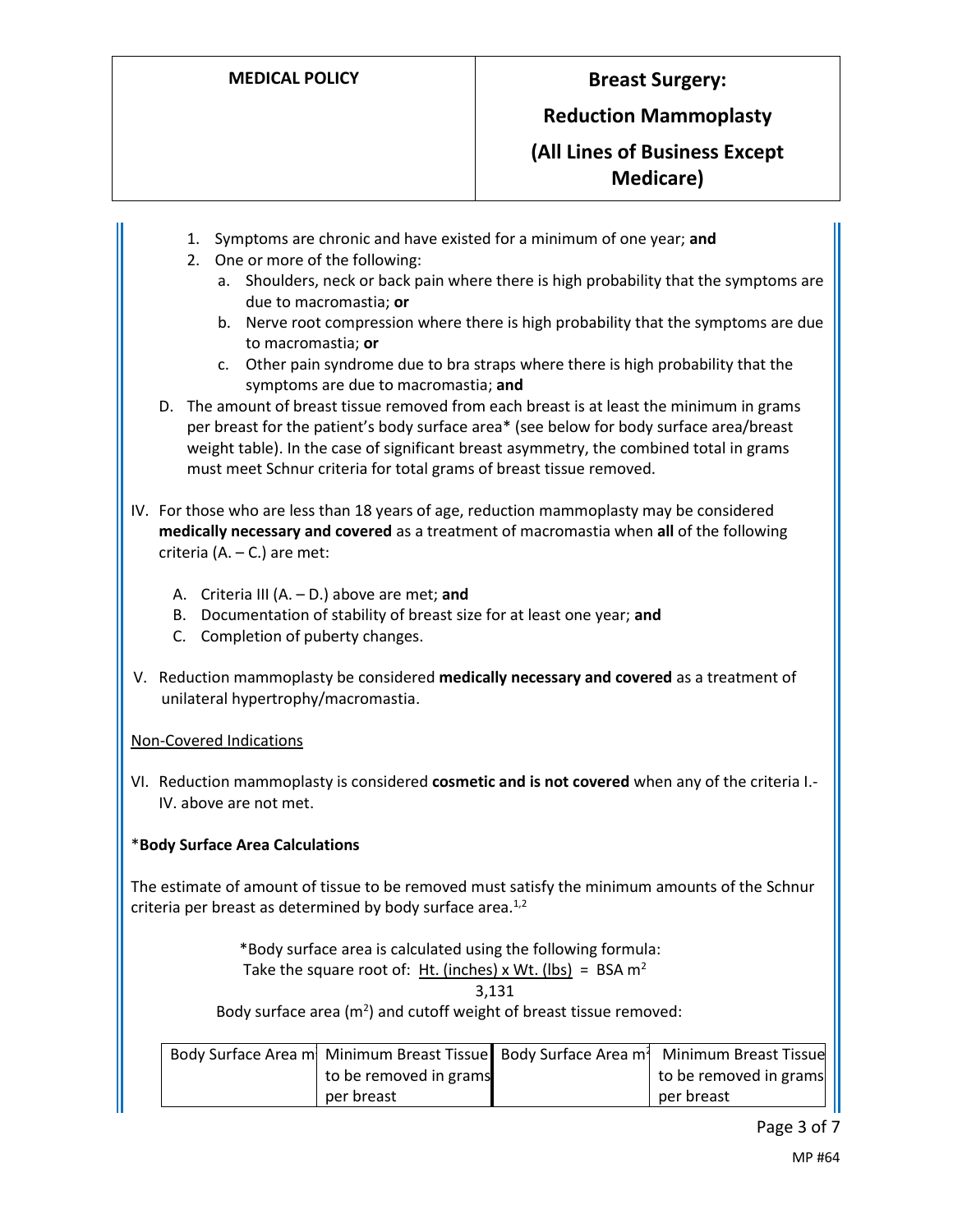## **Reduction Mammoplasty**

## **(All Lines of Business Except Medicare)**

| 1.35                                      | 199  | 2.35 | 1167                 |
|-------------------------------------------|------|------|----------------------|
| 1.40                                      | 218  | 2.40 | 1275                 |
| 1.45                                      | 238  | 2.45 | 1393                 |
| 1.50                                      | 260  | 2.50 | 1522                 |
| 1.55                                      | 284  | 2.55 | 1662                 |
| 1.60                                      | 310  | 2.60 | 1806                 |
| 1.65<br>338<br>1.70<br>370<br>1.75<br>404 |      | 2.65 | 1972<br>2154<br>2352 |
|                                           |      | 2.70 |                      |
|                                           |      | 2.75 |                      |
| 1.80                                      | 441  | 2.80 | 2568                 |
| 1.85                                      | 482  | 2.85 | 2804                 |
| 1.90                                      | 527  | 2.90 | 3061                 |
| 1.95<br>575                               |      | 3.00 | 3343                 |
| 2.00                                      | 628  | 3.05 | 3650                 |
| 2.05                                      | 687  | 3.10 | 3985                 |
| 2.10                                      | 750  | 3.15 | 4351                 |
| 2.15                                      | 819  | 3.20 | 4750                 |
| 2.20                                      | 895  | 3.25 | 5186                 |
| 2.25                                      | 978  | 3.30 | 5663                 |
| 2.30                                      | 1068 | 3.35 | 6182                 |

## **CPT CODES**

| All Lines of Business except Medicare |                              |  |
|---------------------------------------|------------------------------|--|
| <b>Prior Authorization Required</b>   |                              |  |
| 19318                                 | <b>Reduction mammaplasty</b> |  |

## **DESCRIPTION**

Coverage of reduction mammoplasty related to mastectomy due to suspected or confirmed malignancy is governed by the Women's Health and Cancer Rights Act of 1998 (WHCRA) in addition to applicable state and federal regulations.<sup>3-5</sup>

The medical necessity criteria within this policy that address mammoplasty related to mastectomy or lumpectomy are primarily based on the Women's Health and Cancer Rights Act (WHCRA) of 1998. The WHCRA requires all insurance carriers that cover mastectomies to also cover the following in consultation with the attending physician and patient:3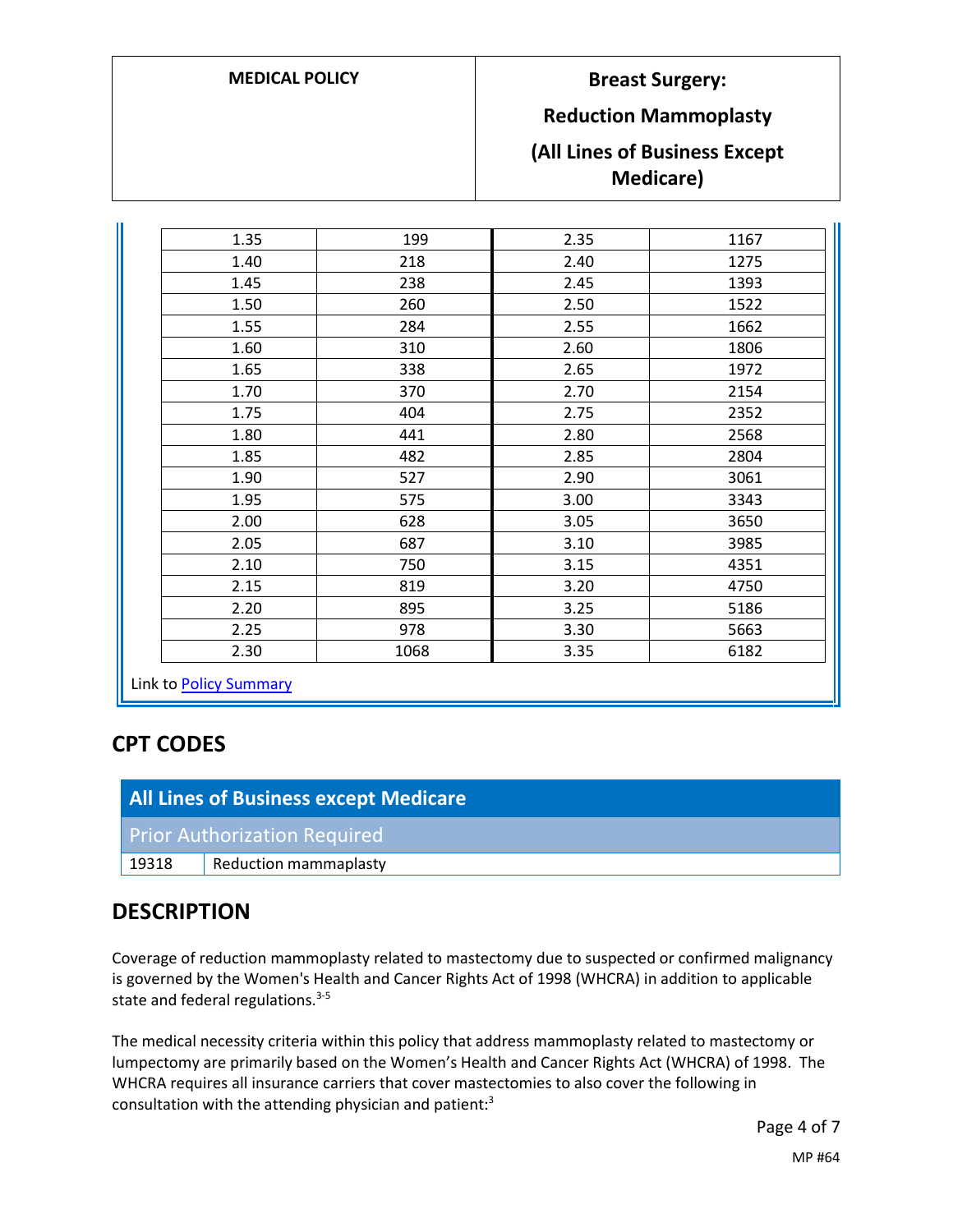**Reduction Mammoplasty**

**(All Lines of Business Except Medicare)**

"All stages of reconstruction of the breast on which the mastectomy was performed, surgery and reconstruction of the other breast to produce a symmetrical appearance, prostheses and treatment of physical complications of the mastectomy, including lymphedema."<sup>3</sup>

The WHCRA law is not limited to cancer patients or women and applies to anyone who has had a mastectomy.

Coverage for the surgical reduction of very large breasts (macromastia) is provided to relieve significant pain in the shoulders, neck and back. It is not covered for appearance improvement, breast ptosis, better fitting clothing or any other cosmetic reason.

Normal physiology promotes deposition of fat within the mammary structure. Any degree of obesity may be associated with disproportionate increase in breast size. Attainment of ideal body weight should be attempted prior to consideration of surgical intervention.

# **CLINICAL PRACTICE GUIDELINES**

### American Society of Plastic Surgeons (ASPS)

In 2011, the ASPS published clinical practice guidelines for reduction mammoplasty.<sup>6,7</sup> The ASPS defines symptomatic breast hypertrophy as:

"a syndrome of persistent neck and shoulder pain, painful shoulder grooving from brassiere straps, chronic intertriginous rash of the inframammary fold, and/or frequent episodes of headache, backache, and upper extremity peripheral neuropathies caused by an increase in the volume and weight of breast tissue beyond normal proportions."

The ASPS indicated that reduction mammoplasty is effective in reducing breast-related symptoms in patients with symptomatic breast hypertrophy. This was a strong recommendation; based on level I evidence (high-quality, multicenter or single-center, randomized controlled trials with adequate power; or systematic review of these studies).

The ASPS also indicated volume of breast tissue resection is not correlated to the degree of postoperative symptom relief and therefore should not be criteria for reduction mammoplasty. This was not a strong recommendation. Furthermore, if at least two out of seven breast-related physical symptoms are present all or most of the time, reduction mammoplasty is appropriate. However, these statements are primarily based on observational studies which lack randomized control groups and have a potential for selection bias.

#### American College of Obstetricians and Gynecologists (ACOG)

The ACOG published a consensus based expert Committee Opinion in 2017 (reaffirmed 2020) regarding adolescent breast and labial surgery.<sup>8</sup> The recommendations include providing extensive patient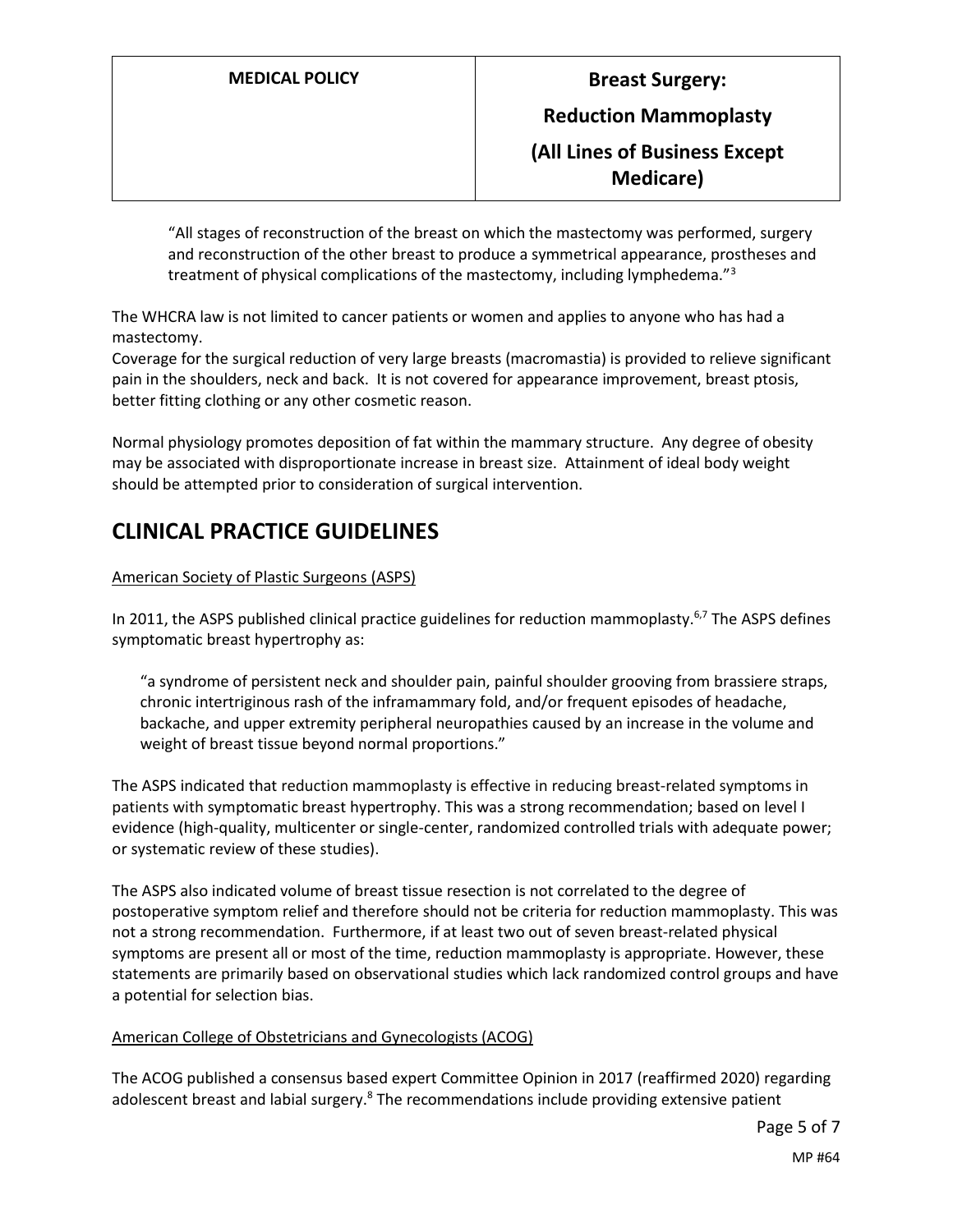|  |  |  |  | <b>MEDICAL POLICY</b> |  |
|--|--|--|--|-----------------------|--|
|--|--|--|--|-----------------------|--|

# **Breast Surgery: Reduction Mammoplasty (All Lines of Business Except Medicare)**

education regarding nonsurgical alternatives, reassurance regarding normal variation in anatomy, growth, and development, screening for body dysmorphic disorder, and assessing the adolescent's physical maturity and emotional readiness before surgical management or referral. The discussion section on breast reduction surgery notes that, "recommendations for timing of surgery include postponing surgery until breast maturity is reached, waiting until there is stability in cup size over 6 months, and waiting until the age of 18 years." The authors also state there is "no one consensus on timing", and reiterate the need for the surgeon's assessment of the adolescent's total physical and emotional state.

# <span id="page-5-0"></span>**POLICY SUMMARY**

Reduction mammoplasty related to mastectomy due to suspected or confirmed malignancy is governed by the Women's Health and Cancer Rights Act of 1998 (WHCRA) in addition to applicable state and federal regulations. For that reason, medical necessity criteria are primarily based on the Women's Health and Cancer Rights Act (WHCRA) of 1998. This law is not limited to cancer patients or women and applies to anyone who has had a mastectomy. The surgical reduction of very large breasts (macromastia) is provided to relieve significant pain in the shoulders, neck and back. It is not covered for appearance improvement, breast ptosis, better fitting clothing or any other cosmetic reason.

## **INSTRUCTIONS FOR USE**

Company Medical Policies serve as guidance for the administration of plan benefits. Medical policies do not constitute medical advice nor a guarantee of coverage. Company Medical Policies are reviewed annually and are based upon published, peer-reviewed scientific evidence and evidence-based clinical practice guidelines that are available as of the last policy update. The Companies reserve the right to determine the application of Medical Policies and make revisions to Medical Policies at any time. Providers will be given at least 60-days notice of policy changes that are restrictive in nature.

The scope and availability of all plan benefits are determined in accordance with the applicable coverage agreement. Any conflict or variance between the terms of the coverage agreement and Company Medical Policy will be resolved in favor of the coverage agreement.

# **REGULATORY STATUS**

## Mental Health Parity Statement

Coverage decisions are made on the basis of individualized determinations of medical necessity and the experimental or investigational character of the treatment in the individual case. In cases where medical necessity is not established by policy for specific treatment modalities, evidence not previously considered regarding the efficacy of the modality that is presented shall be given consideration to determine if the policy represents current standards of care.